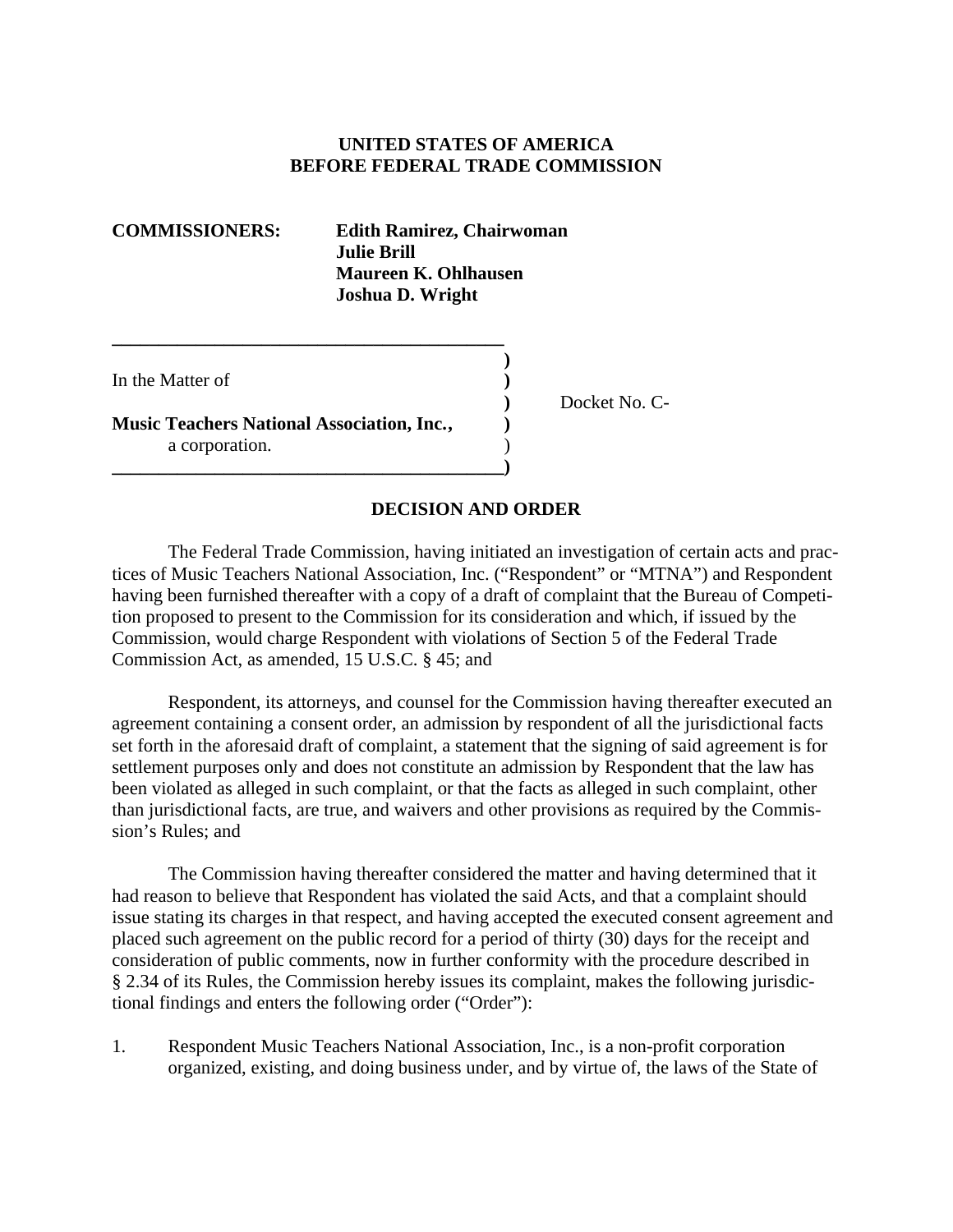Ohio, with its office and principal place of business located at 441 Vine Street, Suite 3100, Cincinnati, Ohio 45202.

2. The Federal Trade Commission has jurisdiction of the subject matter of this proceeding and of the Respondent and the proceeding is in the public interest.

### **ORDER**

## **I.**

**IT IS HEREBY ORDERED** that, as used in this Order, the following definitions, shall apply:

- A. "Respondent" or "MTNA" means Music Teachers National Association, Inc., its directors, boards, officers, employees, agents, representatives, councils, committees, foundations, divisions, successors, and assigns.
- B. "Affiliate" means any state or local music teachers association that is affiliated with MTNA.
- C. "Antitrust Compliance Officer" means a person appointed under Paragraph IV.A. of this Order.
- D. "Antitrust Counsel" means a lawyer admitted to practice law in one or more of the judicial districts of the courts of the United States.
- E. "Antitrust Laws" means the Federal Trade Commission Act, as amended, 15 U.S.C. § 41 *et.seq.*, the Sherman Act, 15 U.S.C. § 1 *et.seq.*, and the Clayton Act, 15 U.S.C. § 12 *et. seq.*
- F. "Certification" means the document attached to this Order as Appendix A.
- G. "Code of Ethics" means a statement setting forth the principles, values, standards, or rules of behavior that guide the conduct of an organization and its members.
- H. "Extension of Time" means the document attached to this Order as Appendix B.
- I. "FTC Settlement Statement" means the statement attached to this Order as Appendix C.
- J. "Leaders" means MTNA's board of directors, officers, committee chairs, council chairs, and state presidents.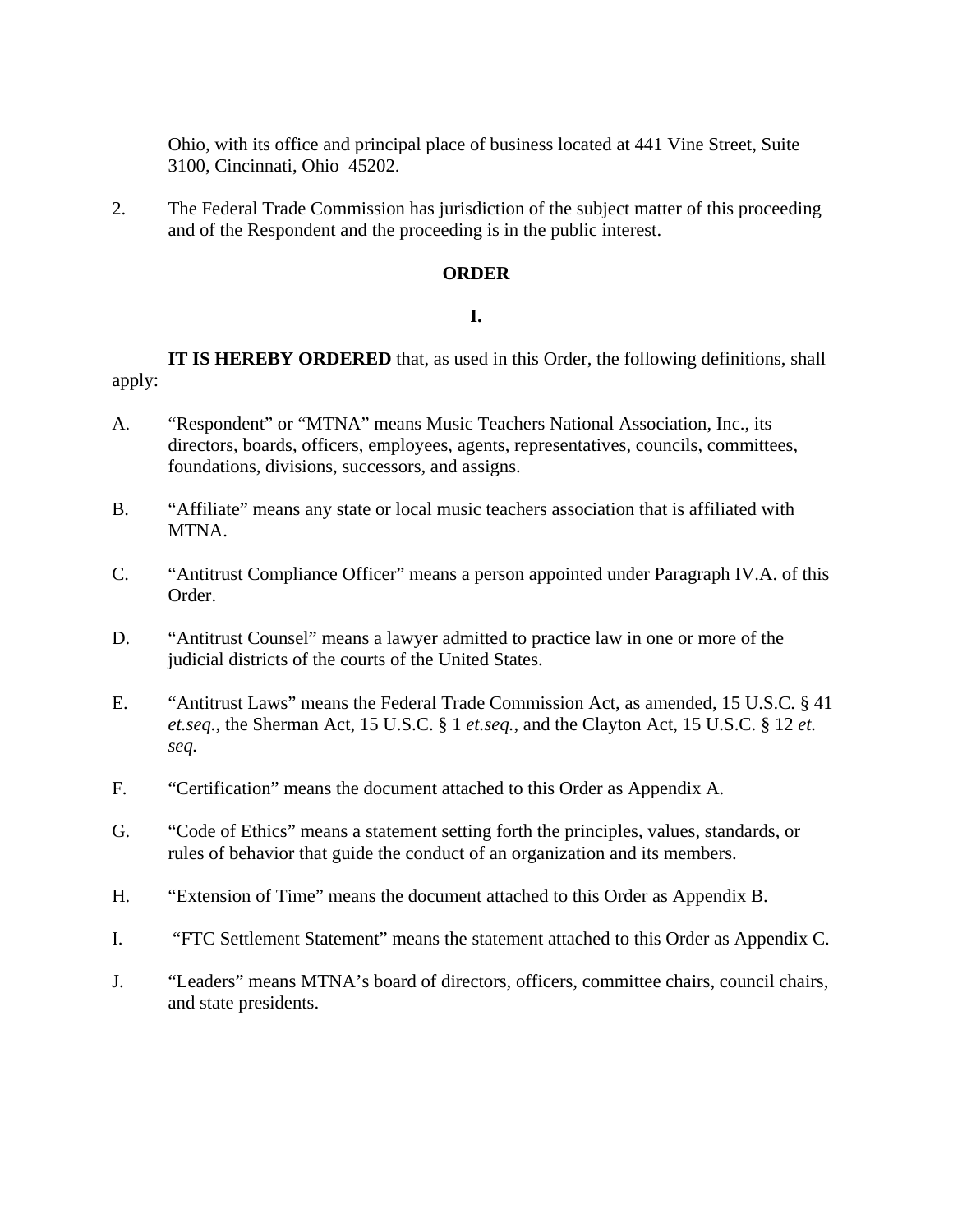- K. "Member" means a member of MTNA, including active, state, local, collegiate, international, corporate, institutional, international, patron, retired, and six-month members.
- L. "Notification Date" means the date on which Respondent makes the notification required by Paragraph III.A.3. of this Order.
- M. "Organization Documents" means any documents relating to the governance, management, or direction of the relevant organization, including, but not limited to, bylaws, rules, regulations, Codes of Ethics, policy statements, interpretations, commentaries, or guidelines.
- N. "Prohibited Practice" means Regulating, restricting, restraining, impeding, declaring unethical or unprofessional, interfering with or advising against any of the activities described in Paragraph II.B.1, II.B.2., and II.B.3.
- O. "Regulating" means (1) adopting, maintaining, recommending, or encouraging that Members follow any rule, regulation, interpretation, ethical ruling, policy, commentary, or guideline; (2) taking or threatening to take formal or informal disciplinary action; or (3) conducting formal or informal investigations or inquiries.

### **II.**

**IT IS FURTHER ORDERED** that Respondent, directly or indirectly, or through any corporate or other device, in or in connection with Respondent's activities as a professional association in or affecting commerce, as "commerce" is defined in Section 4 of the Federal Trade Commission Act, 15 U.S.C. § 44, do forthwith cease and desist from:

- A. Regulating, restricting, restraining, impeding, declaring unethical or unprofessional, interfering with or advising against solicitation of teaching work, through any means, by any Member or any organization with which Members are affiliated; and
- B. Accepting as an Affiliate, or maintaining a relationship with any Affiliate, that MTNA knows engages in conduct Regulating, restricting, restraining, impeding, declaring unethical or unprofessional, interfering with or advising against:
	- 1. Solicitation of teaching work, through any means, by any Member or any organization with which Members are affiliated;
	- 2. Advertising or publishing the prices, terms or conditions of sale of teaching services, or information about teaching services that are offered for sale or made available by Members or by any organization with which Members are affiliated; and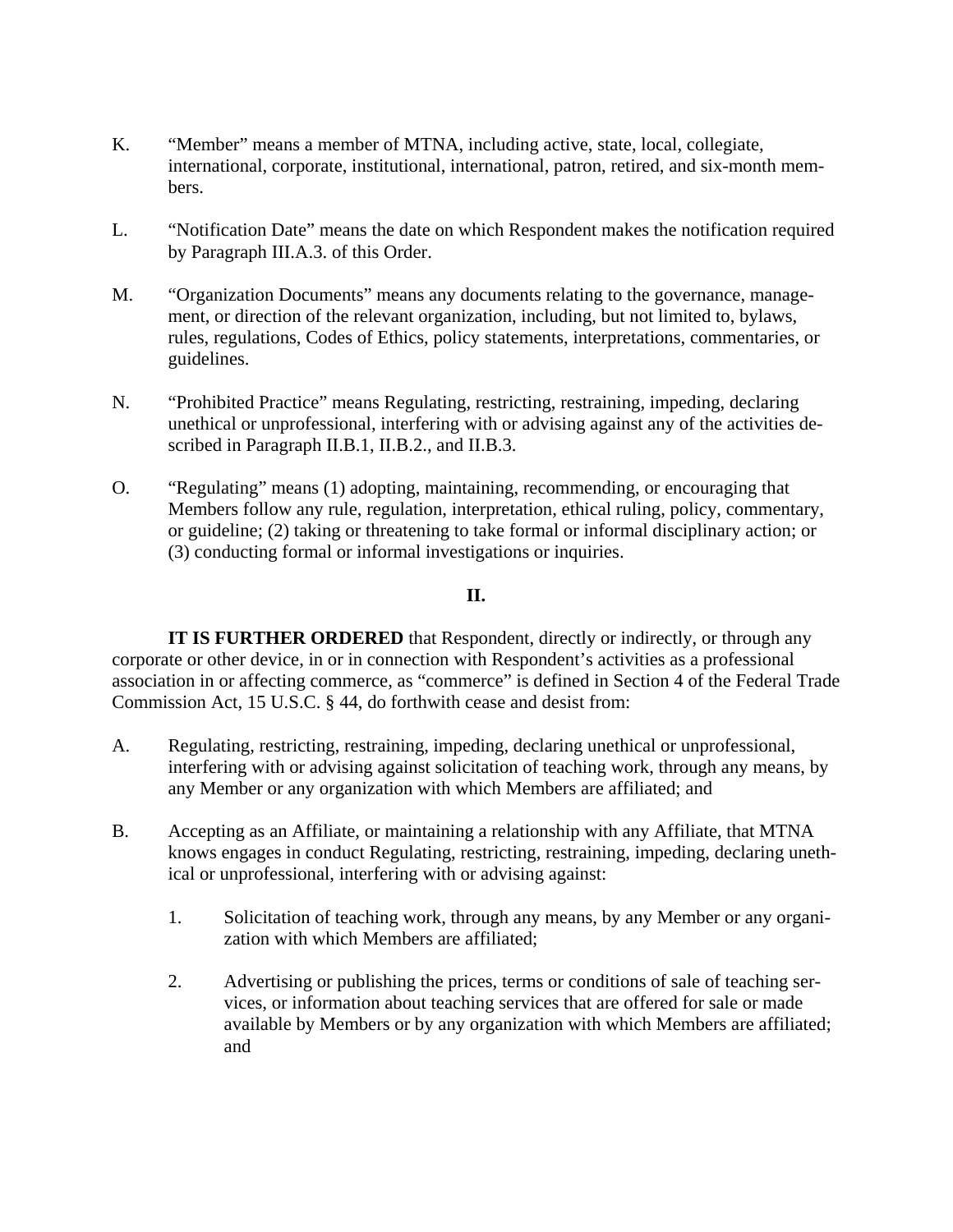3. Price-related competition by its Members, including, but not limited to, restricting the provision of free or discounted services, restricting terms of payment, or restricting Members from offering their services unless they conform to rules established by MTNA;

*PROVIDED, HOWEVER,* that nothing in this Paragraph II shall prohibit Respondent from adopting and enforcing, or accepting as an Affiliate or maintaining an affiliate relationship with any Affiliate that adopts and enforces, reasonable principles, rules, guidelines, or policies governing: (i) the conduct of its Members with respect to representations that Respondent reasonably believes would be false or deceptive within the meaning of Section 5 of the Federal Trade Commission Act or (ii) the conduct of judges during music competitions sponsored or held by Respondent or any Affiliate.

## **III.**

# **IT IS FURTHER ORDERED** that:

- A. No later than thirty (30) days from the date this Order is issued, Respondent shall:
	- 1. Post and maintain for five years on the Code of Ethics page of MTNA's website, together with a link from Respondent's home or menu page that is entitled "Antitrust Compliance," the following items:
		- (a) An announcement that states "MTNA agreed to change its Code of Ethics and will not adopt, encourage its members to follow, or enforce any Code of Ethics provision relating to solicitation of teaching work that does not comply with the FTC Consent Order,"
		- (b) The FTC Settlement Statement; and
		- (c) A link to the Federal Trade Commission's website that contains the press release issued by the Commission in this matter; and
	- 2. Distribute electronically or by other means a copy of the FTC Settlement Statement to its Leaders, employees, and Affiliates; and
	- 3. Notify each Affiliate that, as a condition of continued affiliation with MTNA, such Affiliate must execute and return a Certification to Respondent no later than one hundred twenty (120) days from the date Respondent notifies such Affiliate.
- B. No later than sixty (60) days from the date this Order is issued Respondent shall:
	- 1. Remove from MTNA's Organization Documents and MTNA's website any statement that is inconsistent with Paragraph II. of this Order, and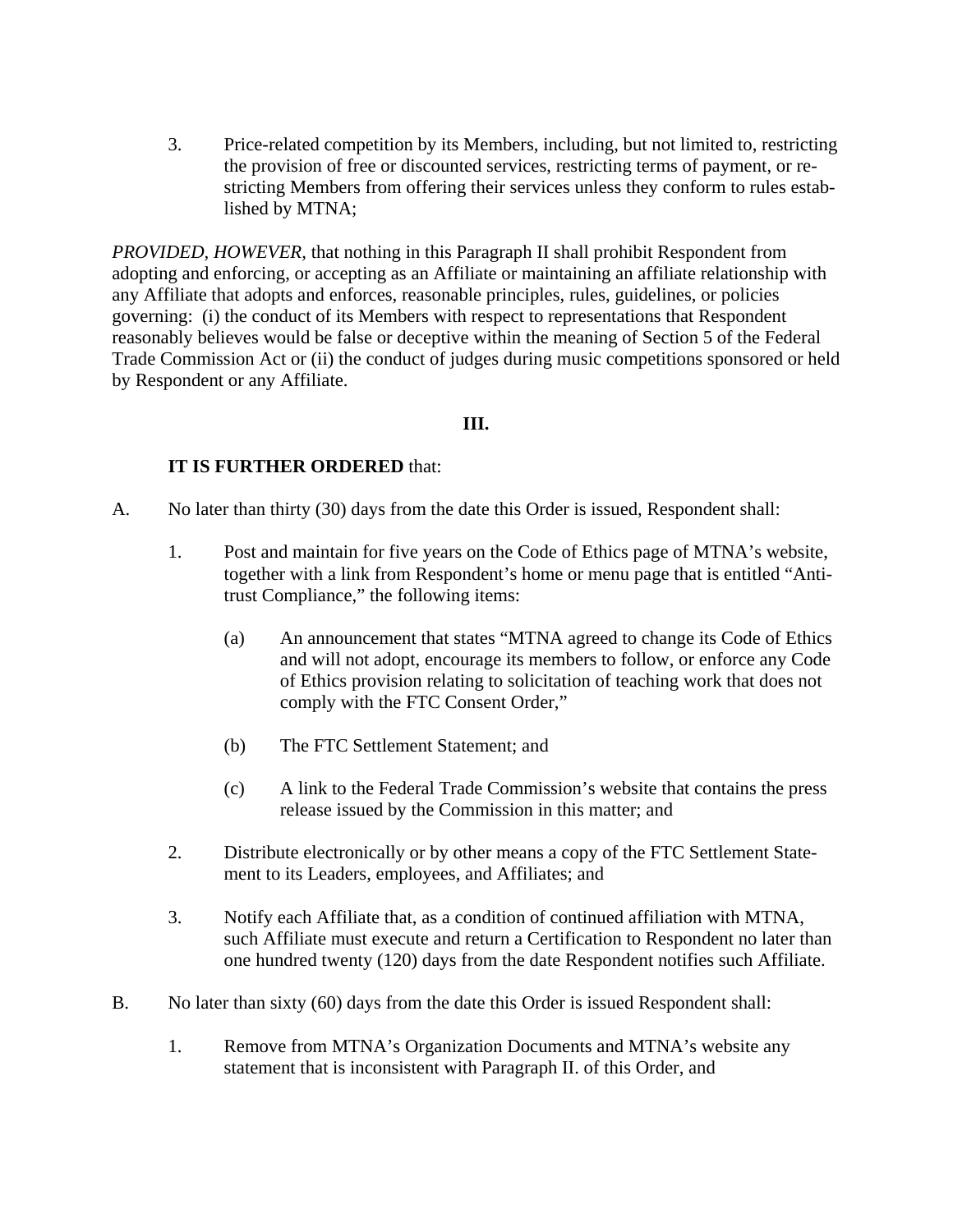- 2. Publish on MTNA's website any revisions of MTNA's Organization Documents, the press release issued by the Commission in this matter, and the FTC Settlement Statement.
- C. Respondent shall publish, in the font that is customarily used for feature articles:
	- 1. Any revisions of MTNA's Organization Documents, the press release issued by the Commission in this matter, and the FTC Settlement Statement in the next available edition of the "American Music Teacher" magazine; and
	- 2. The FTC Settlement Statement in the edition of the "American Music Teacher" magazine, or any successor publication, on or as close as possible to the first and second anniversary dates of first publication of the FTC Settlement Statement.
- D. For a period of five (5) years after this Order is issued, distribute electronically or by other means, a copy of the FTC Settlement Statement to each:
	- 1. New Affiliate no later than thirty (30) days after the date the organization becomes an Affiliate;
	- 2. New Member no later than thirty (30) days after the date of commencement of the membership; and
	- 3. Member who receives a membership renewal notice at the time the Member receives such notice.
- E. Respondent shall:
	- 1. Immediately terminate any Affiliate that fails to provide an executed Certification no later than one hundred twenty (120) days from the Notification Date and shall not permit the terminated Affiliate to use the phrase "Affiliated with Music Teachers National Association" until such time as the Affiliate provides an executed Certification;

*PROVIDED, HOWEVER,* that Respondent may allow an Affiliate to file an Extension of Time to provide Respondent an executed Certification no later than than two hundred fifty (250) days from the Notification Date ("Extended Time Period");

*PROVIDED FURTHER* that if such Affiliate does not provide Respondent the executed Certification within the Extended Time Period, Respondent shall proceed against the Affiliate pursuant to Paragraph III.E.2. of this Order; and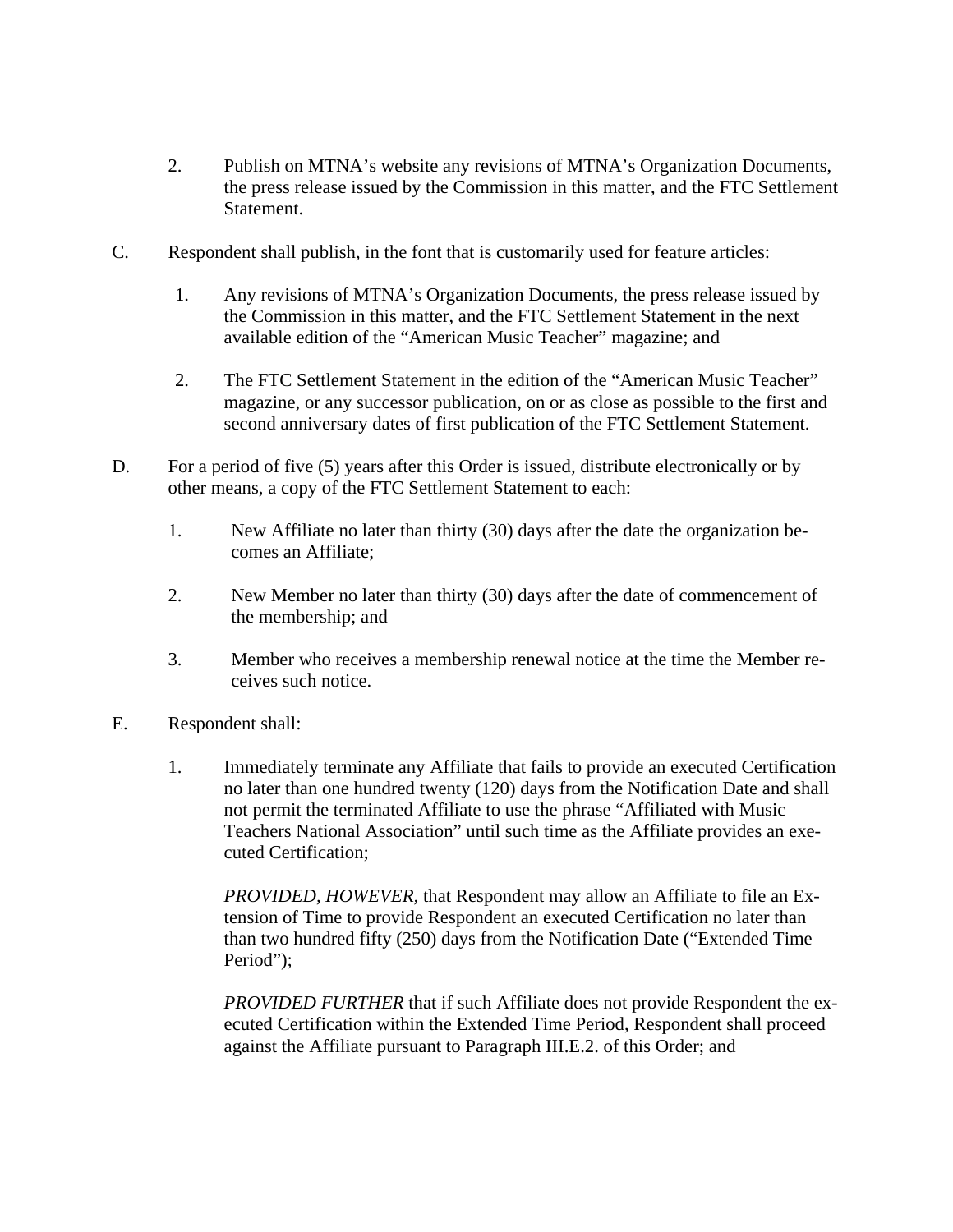- 2. Terminate for a period of one (1) year, no later than one hundred twenty (120) days after Respondent learns or obtains information that would lead a reasonable person to conclude that the Affiliate has, following the date this Order is issued, engaged in any Prohibited Practice; unless, prior to the expiration of the one hundred twenty (120) day period, said Affiliate informs Respondent in a verified written statement of an officer that the Affiliate has eliminated and will not reengage in such Prohibited Practice, and Respondent has no reasonable grounds to believe otherwise.
- F. Respondent shall include with the 2014-2015 dues statement sent to each Member a copy of the FTC Settlement Statement.
- G. Respondent shall maintain and make available to Commission staff for inspection and copying upon reasonable notice records adequate to describe in detail any:
	- 1. Action against any Member or Affiliate taken in connection with the activities covered by Paragraph II. of this Order, including but not limited to enforcement, advisory opinions, advice or interpretations rendered; and
	- 2. Complaint received from any person relating to Respondent's compliance with this Order.

### **IV.**

**IT IS FURTHER ORDERED** that Respondent shall design, maintain, and operate an antitrust compliance program to assure compliance with this Order and the Antitrust Laws:

- A. No later than thirty (30) days from the date this Order is issued, Respondent shall appoint and retain an Antitrust Compliance Officer for the duration of this Order to supervise Respondent's antitrust compliance program.
- B. For a period of three (3) years from the date this Order is issued, the Antitrust Compliance Officer shall be the Chief Executive Officer of Respondent after which a new Antitrust Compliance Officer may be appointed who shall be Antitrust Counsel, a member of the Board of Directors, or employee of Respondent.
- C. For a period of five (5) years from the date this Order is issued, Respondent shall provide in-person annual training to its Leaders and employees concerning Respondent's obligations under this Order and an overview of the Antitrust Laws as they apply to Respondent's activities, behavior, and conduct.
- D. Respondent shall implement policies and procedures to: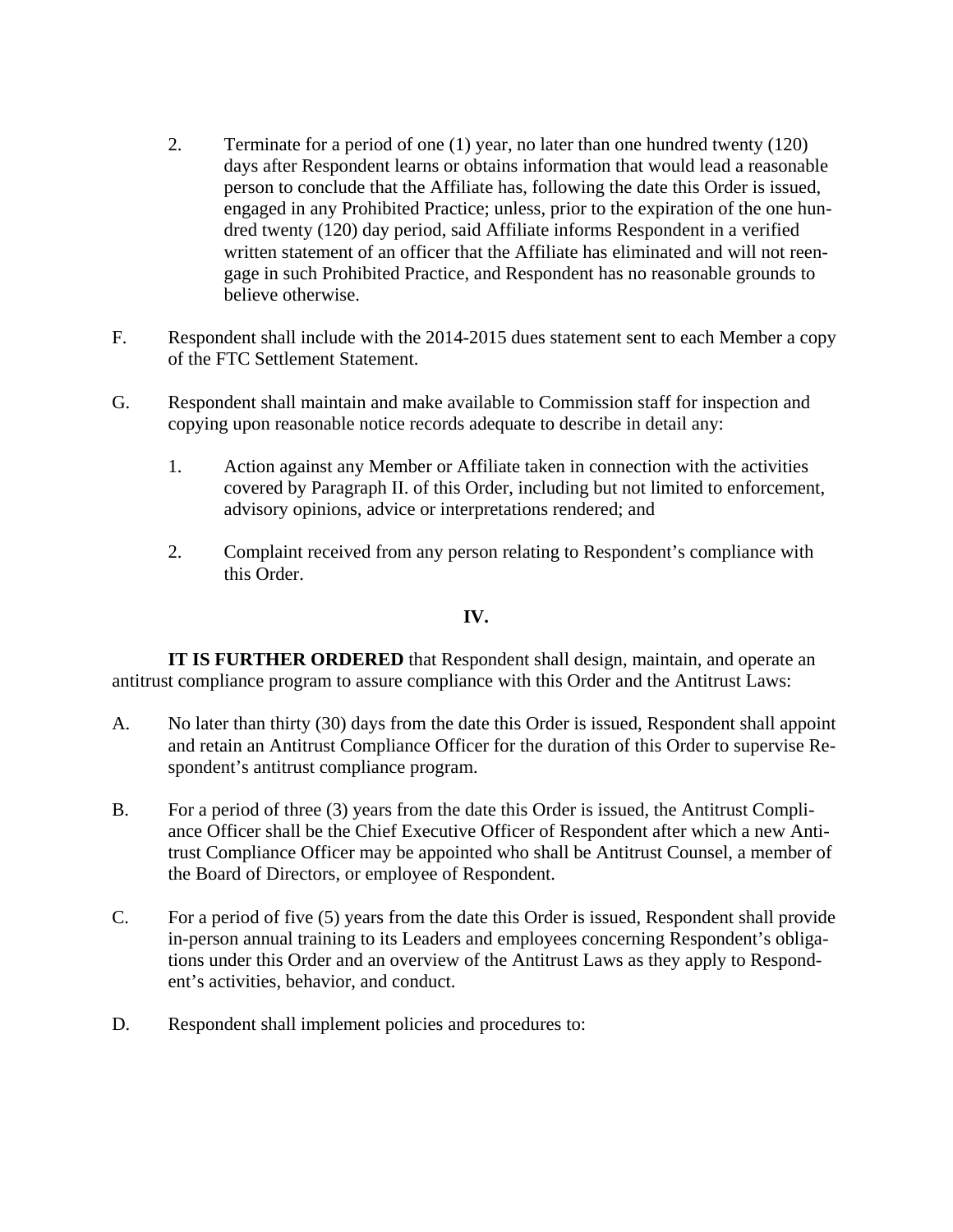- 1. Enable persons (including, but not limited to, its Leaders, employees, Members, and agents) to ask questions about, and report violations of, this Order and the Antitrust Laws, confidentially and without fear of retaliation of any kind; and
- 2. Discipline Leaders, employees, and agents for failure to comply fully with this Order.
- E. For a period of five (5) years from the date this Order is issued, Respondent shall:
	- 1. Conduct a presentation at each annual meeting of (i) MTNA, and (ii) the State Presidents Advisory Council, that summarizes Respondent's obligations under this Order and provides context-appropriate guidance on compliance with the Antitrust Laws; and
	- 2. Provide an antitrust compliance guide to Affiliates to use at each annual meeting of such Affiliates that summarizes Respondent's obligations under this Order and provides context-appropriate guidance on compliance with the Antitrust Laws.

# **V.**

**IT IS FURTHER ORDERED** that Respondent shall file a verified written report with the Commission setting forth in detail the manner and form in which it intends to comply, is complying, and has complied with this Order:

- A. No later than (i) ninety (90) days after the date this Order is issued, (ii) one hundred eighty (180) days after the date this Order is issued; and
- B. No later than one (1) year after the date this Order is issued and annually thereafter for four (4) years on the anniversary of the date on which this Order is issued, and at such other times as the Commission staff may request.

### **VI.**

**IT IS FURTHER ORDERED** that Respondent shall notify the Commission at least thirty (30) days prior to any proposed:

- A. Dissolution of Respondent;
- B. Acquisition, merger, or consolidation of Respondent; or
- C. Any other change in Respondent, including, but not limited to, assignment and the creation or dissolution of subsidiaries, if such change might affect compliance obligations arising out of this Order.